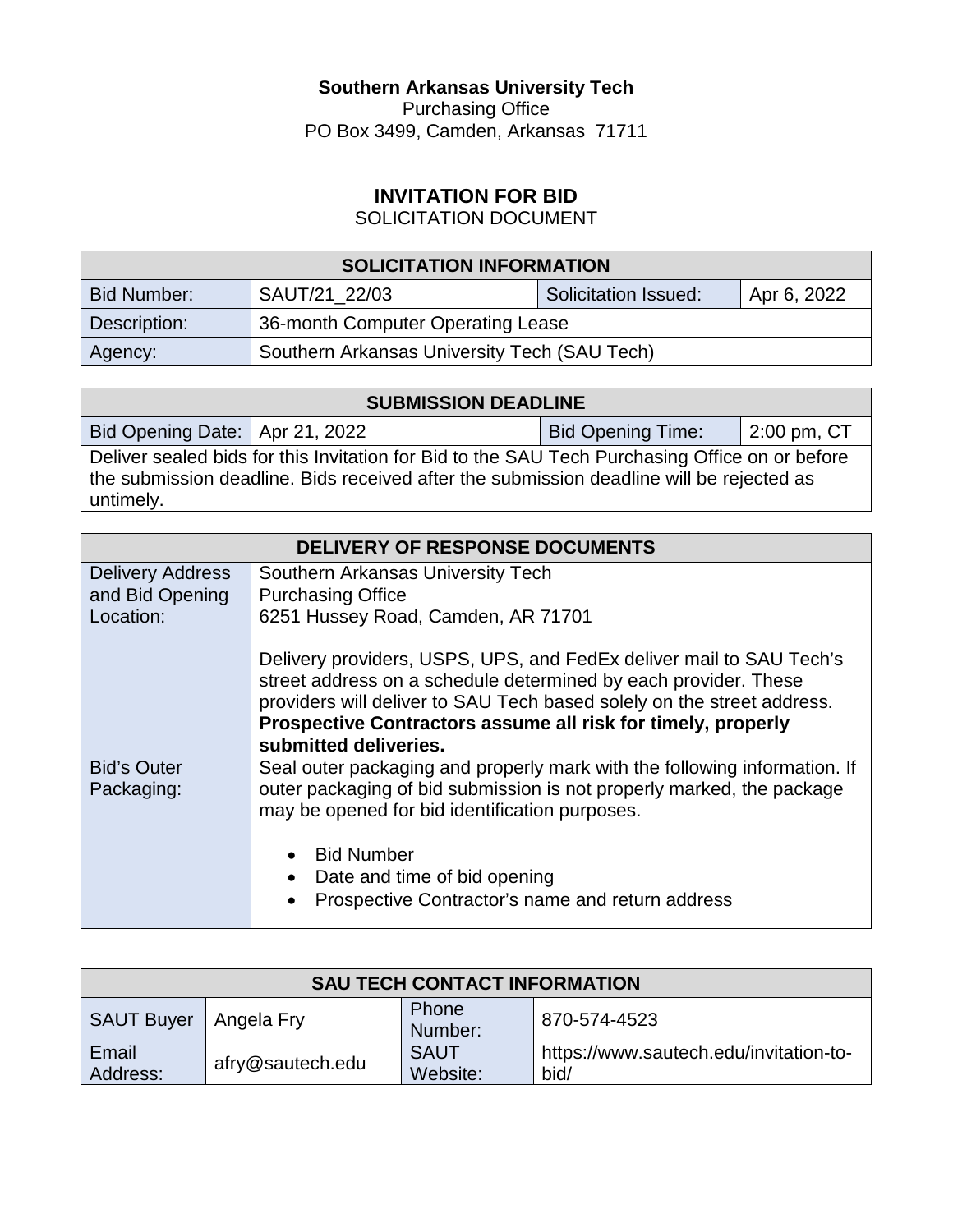# **CHECKLIST FOR BIDDERS:**

- Bid envelope properly marked with Bid Number, Date, and Hour of Bid Opening
- □ Response Signature Page, signed by authorized Individual
- □ Financial Statement
- List of 3 References
- Enclosed Sample Contracts of any nature requiring execution by SAU Tech
- **Illegal Immigrant Statement**
- **EO Policy Statement**
- □ Restriction of Boycott of Israel Statement
- □ Contract and Grant Disclosure Form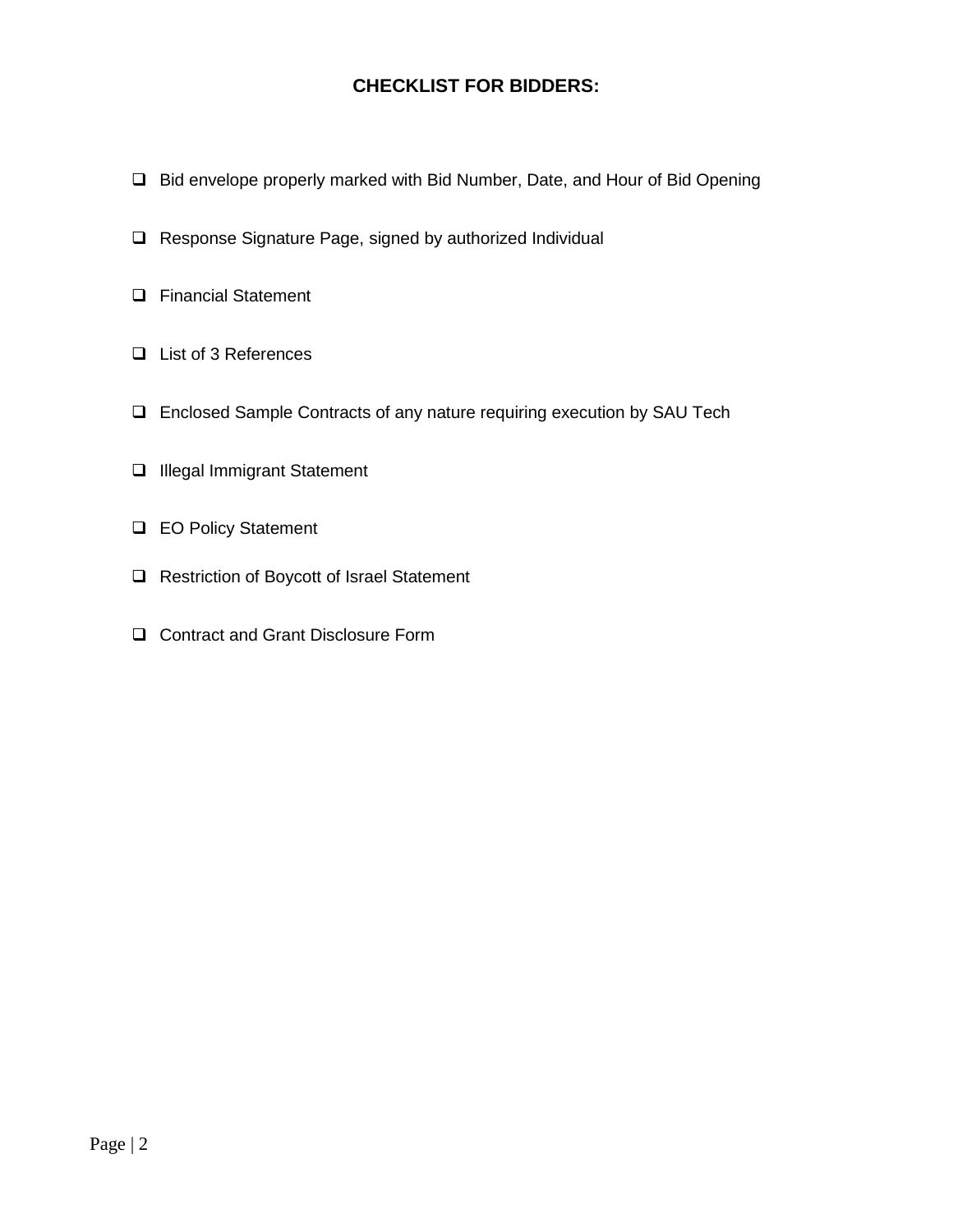# **SECTION 1 - REQUIREMENTS**

• *Do not provide responses to items in this section unless specifically and expressly required.*

#### **1.1 INTRODUCTION**

This Invitation for Bid (IFB) is issued by Southern Arkansas University Tech (SAU Tech), by the Purchasing Department to obtain pricing and a contract for a 36-month Operating Lease for the equipment identified within this document. *The equipment is and shall remain the sole personal property of Lessor. No right, title or interest in the equipment shall pass to SAU Tech other than the right to use the equipment during the lease term.* Direct all questions, comments, or concerns to Angela Fry, SAU Tech, Telephone 870-574- 4523, or e-mail afry@sautech.edu.

### **1.2 BID OPENING**

The bid opening will be in the SAU Tech Purchasing Office at the date and time specified in page one of this solicitation document. Any proposals received after the scheduled opening date and time will be immediately disqualified. All proposals shall be guaranteed and binding for a period of not less than sixty (60) days past the proposal opening date. **Telephone, email, and/or FAX responses to this bid will not be accepted.** 

Proposal openings will be open to any interested proposing party and to the public. However, openings will serve only to open, read and record the receipt of each proposal. No discussion will be entered into with any vendor as to quality or provisions.

# **1.3 CLARIFICATION OF SOLICITATION**

Submit any questions for clarification for information by email by10:00am CT by April 18, 2022 to Angela Fry [afry@sautech.edu.](mailto:afry@sautech.edu) Non-substantive questions may be made at any time prior to bid opening.

Questions will be consolidated and answered by SAU Tech, emailed to prospective vendors and posted on the SAU Tech website by close of business April 18, 2022.

## 1**.4 AWARD**

Award of financing will be made to the lowest responsible, responsive bidder, acceptable to both SAU Tech and the supplier(s), whose proposal is judged to be the most effective and economical for the purpose intended, according to the requirements stated in this Invitation to Bid. **SAU Tech requests the option to purchase a portion of the computers at the end of the lease.** Should the equipment supplier(s) reject the low bidder, justifications must be made in writing to the SAU Tech Purchasing Department prior to award. Bidders will be notified by email and the award will be posted on the SAU Tech website.

### **1.5 ANTICIPATION TO AWARD**

Once an anticipated successful vendor has been determined, the anticipated award will be posted on the SAU Tech website for at least 3 days prior to the issuance of a contract. SAU Tech shall have the right to waive the policy of the Anticipation to Award when it is in the best interest of the college.

#### **1.6 EQUIPMENT ACCEPTANCE**

Prices quoted by supplier include delivery on-site.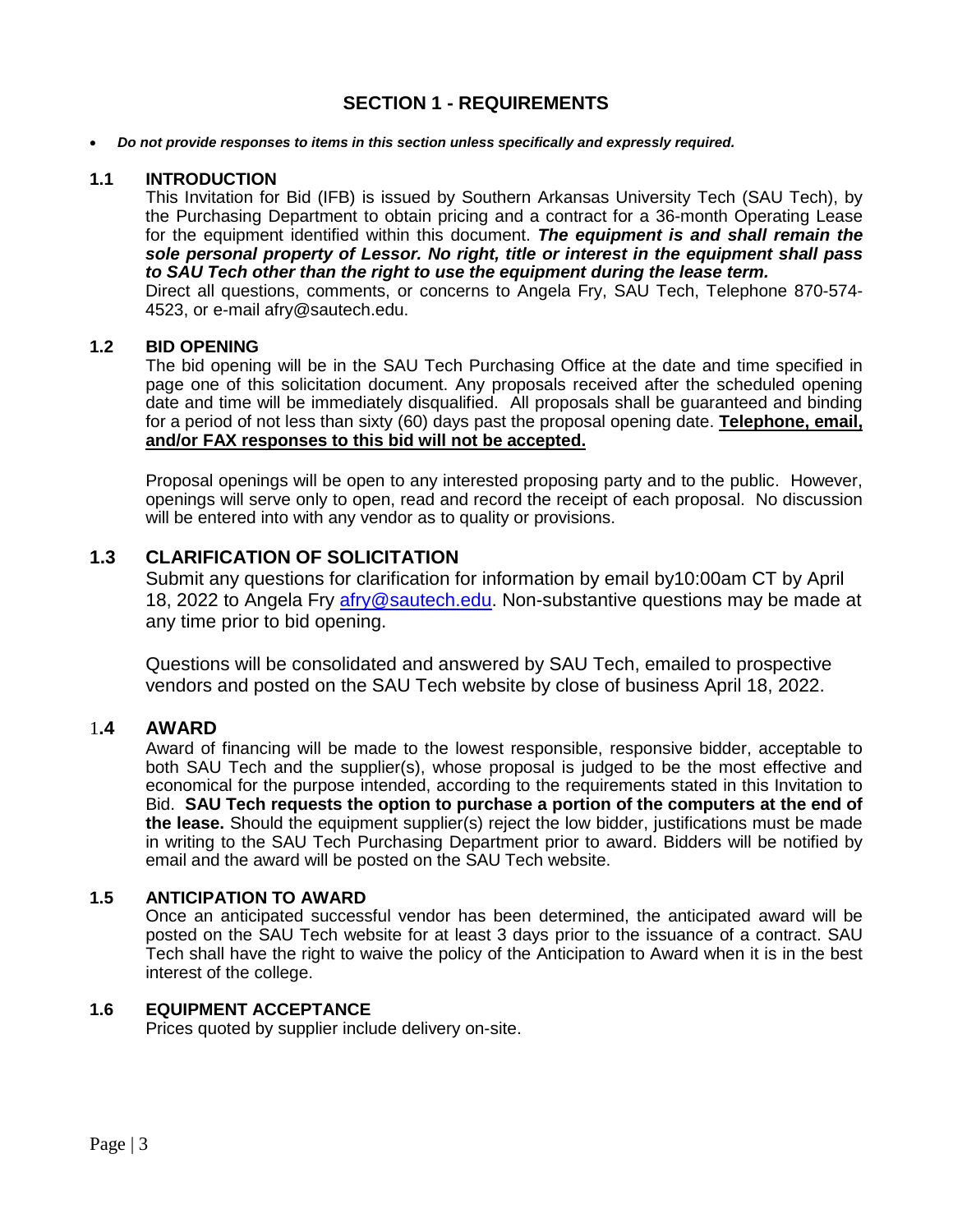# **SECTION 2 – GENERAL INFORMATION AND INSTRUCTIONS**

#### **2.1 NON-DISCRIMINATION**

SAU Tech does not discriminate against any entity, company, employee, applicant for employment or any person participating in any aspect of any project based on race, creed, color, national origin, religion, sex, age, or physical or mental disability.

### **2.2 MINORITY BUSINESS POLICY**

The State of Arkansas encourages all minority businesses to compete for, win and receive contracts for goods, services and construction. The state also encourages all companies to sub-contract portions and any state contract to minority business enterprises.

### **2.3 EQUAL OPPORTUNITY POLICY**

Act 215 (SB#1123) of 2005 requires that each entity or person interested in contracting with the State must include with its proposal response a copy of the company's EQUAL OPPORTUNITY POLICY.

### **2.4 CERTIFICATION OF ILLEGAL IMMIGRANTS**

Pursuant to Act 157 of 2007, the successful proposer must certify prior to award of the contract that they do not employ or contract with any illegal immigrants.

# **2.5 RESTRICTION OF BOYCOTT OF ISRAEL**

Pursuant to Arkansas Code Annotated § 25-1-503, a public entity shall not enter into a contract with a company unless the contract includes a written certification that the person or company is not currently engaged in, and agrees for the duration of the contract not to engage in, a boycott of Israel.

### **2.6 CONTRACT DISCLOSURE OVER \$10,000 – GOVERNOR'S EXECUTIVE ORDER 98-04**

No contract for commodities or services over \$10,000, and no discretionary grant greater than \$10,000 shall be awarded, extended, amended or renewed by an agency to any bidder who has not complied with Governor's Executive Order 98-04, as required in this proposal.

Failure to make any disclosure required by Governor's Executive Order 98-04, or the violation of any rule, regulation, or policy adopted pursuant to the Order, shall be a material breach of the terms of this IFB. Any bidder who fails to make the required disclosure, or who violates any rule, regulation, or policy, shall be subject to all legal remedies available to the agency.

## **2.7 PROPRIETARY INFORMATION**

SAU Tech considers all information, documentation and other materials requested to be submitted in response to this solicitation to be of a non-confidential and/or non-proprietary nature and, therefore; shall be subject to public disclosure. SAU Tech will disclose any portion of the proposal to the members of the evaluation team and other necessary staff prior to the contract award. SAU Tech retains the right to disclose the name of the successful applicant(s), the amount of the contract, and any information in the proposal that is pertinent to the selection of the Contractor.

#### **2.8 CURRENT ARKANSAS USURY STATUS**

Maximum Lawful Rates of Interest.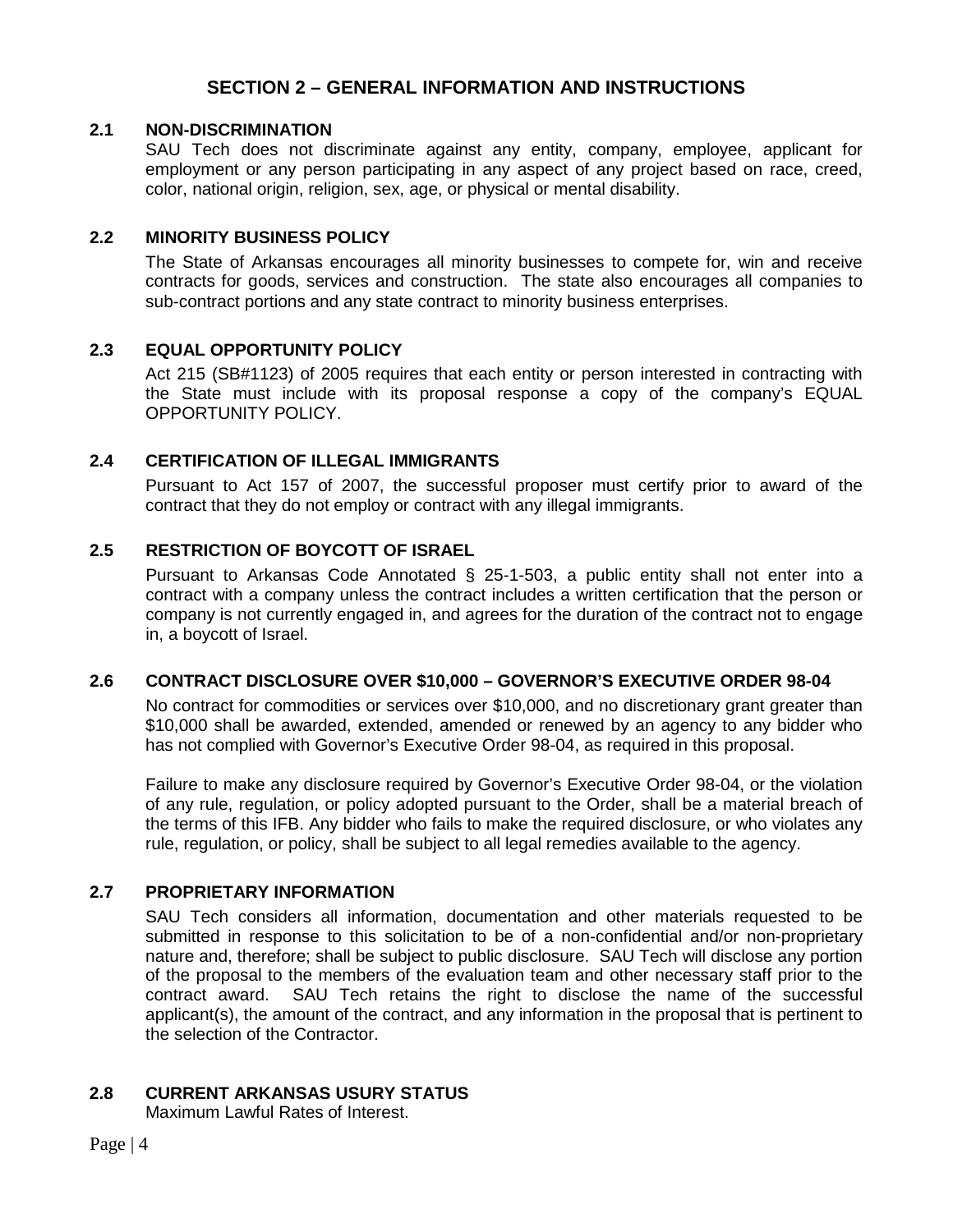- (a) General Loans:
	- (i) The maximum lawful rate of interest on any contract entered into after the effective date hereof shall not exceed five percent (5%) per annum above the Federal Reserve Discount Rate at the time of the contract.
	- (ii) All such contracts having a rate of interest of excess of the maximum lawful rate shall be void as to the unpaid interest. A person who has paid interest in excess of the maximum lawful rate may recover, within the time provided by law, twice the amount of interest paid. It is unlawful for any person to knowingly charge a rate of interest in excess of the maximum lawful rate in effect at the time of the contract, and any person who does so shall be subject to such punishment as may be provided by law.
- (b) Consumer loans and Credit Sales: All contracts for consumer loans and credit sales having a greater rate of interest than seventeen percent (17%) per annum shall be void as to principal and interest and the General Assembly shall prohibit the same by law.
- (c) Definitions: As used herein, the term:
	- (i) "Consumer loans and credit sales" means credit extended to a natural person in which the money, property, or service which is the subject of the transaction is primarily for personal, family or household purposes.
	- (ii) "Federal Reserve Discount Rate" means the Federal Reserve Discount Rate on ninety-day commercial paper in effect in the Federal Reserve Bank in the Federal Reserve District in which Arkansas is located.
- (d) Miscellaneous:
	- (i) The rate of interest for contracts in which no rate of interest is agreed upon shall be six percent (6%) per annum.
	- (ii) The Provisions hereof are not intended and shall not be deemed to supersede or otherwise invalidate any provisions of federal law applicable to loans or interest rates including loans secured by residential real property.
	- (iii) The provisions hereof revoke all provisions of State law, which establish the maximum rate of, interest chargeable in the State or which are otherwise inconsistent herewith.

The apparent, responsive, responsible low bidder, by the signing of this IFB, agrees to reduce their offer, if necessary, in order to be within usury rate limitations at the time of contract finalization.

## **2.9 IRS TAX CERTIFICATION INFORMATION**

SAU Tech is a state institution. It is an organization described in the Internal Revenue Code 170(b) (1) (A) (v), in that it is described in Code 170 (c) (1). The University also falls within Code 509(a) (1) in that it is an organization described in Code 170(b) (1) (A). The taxpayer ID# is 71-0400038.

No other certification will be agreed to or stated by the College including, but not limited to, bank eligibility certificates.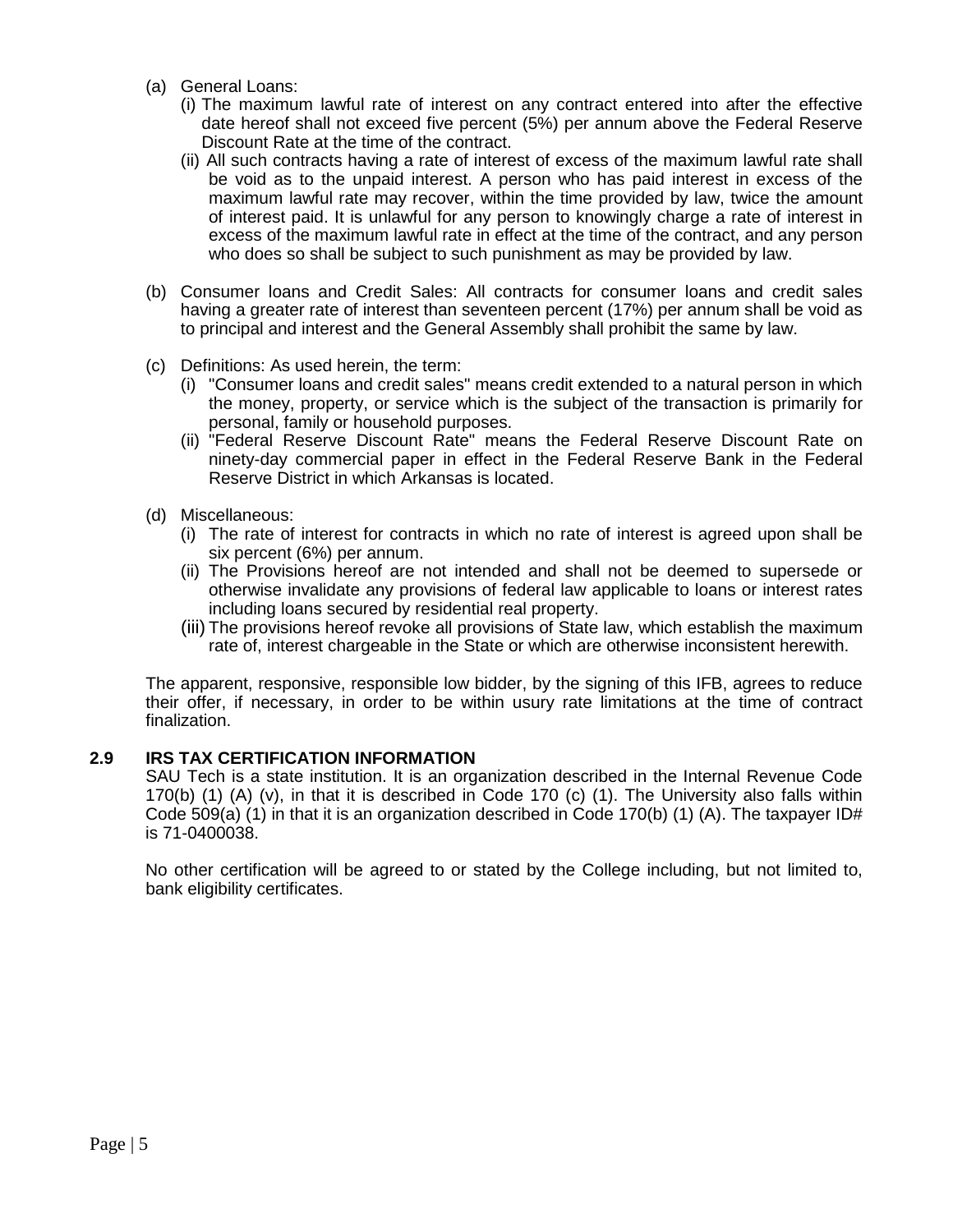### **2.10 PARTICIPATION OF PUBLIC DISTRIBUTION**

At the time of the signing of the Agreement, the Lessor shall certify that:

- 1. The Lessor is entering into the Agreement for its own account or intends to sell to an individual or an entity meeting the requirements of (3) and (4) below and who has no intention of redistribution;
- 2. The Lessor is entering into the Agreement for investment and not with the intent to resell or redistribute or intends to sell to an individual or entity meeting the requirements of (3) or (4) below;
- 3. The Lessor has knowledge and experience in financial and business matters that renders it capable of evaluating the merits and risks of investment in the Agreement and has received such information as it has deemed necessary to make such evaluation, and;
- 4. The Lessor is able to bear the economic risk of investment in the agreement.

 SAU Tech has not prepared an official statement or other offering materials in connection with this Invitation to Bid and does not intend to prepare such materials. Neither Lessor nor Assignee of Lessor may undertake any public offering of the Agreement or an Acceptance Certificate or any interest or certificates therein.

## **3.0 MANDATORY REQUIREMENTS**

- 1. Include list of at least three references with whom a financial transaction, similar to this project, has been conducted within the last 24-month period. This list should include the company name, address, telephone number and contact name.
- 2. An audited financial statement must accompany the bid proposal.
- 3. All sample contract documents as well as proposed terms and conditions must be submitted with bid.
- 4. Equal Employment Opportunity Policy: In compliance with Arkansas Code Annotated § 19-11-104.
- 5. Employment of Illegal Immigrants: Pursuant to, Arkansas Code Annotated § 19-11- 105, all bidders must certify prior to award of the contract that they do not employ or contract with any illegal immigrants in their contracts with the State.
- 6. Restriction of Boycott of Israel Certification: In compliance with Arkansas Code Annotated §25-1-503
- 7. Grant and Disclosure Forms EO-98-04 Governor's Executive Order: Bidders should complete the Disclosure Forms issued with this bid.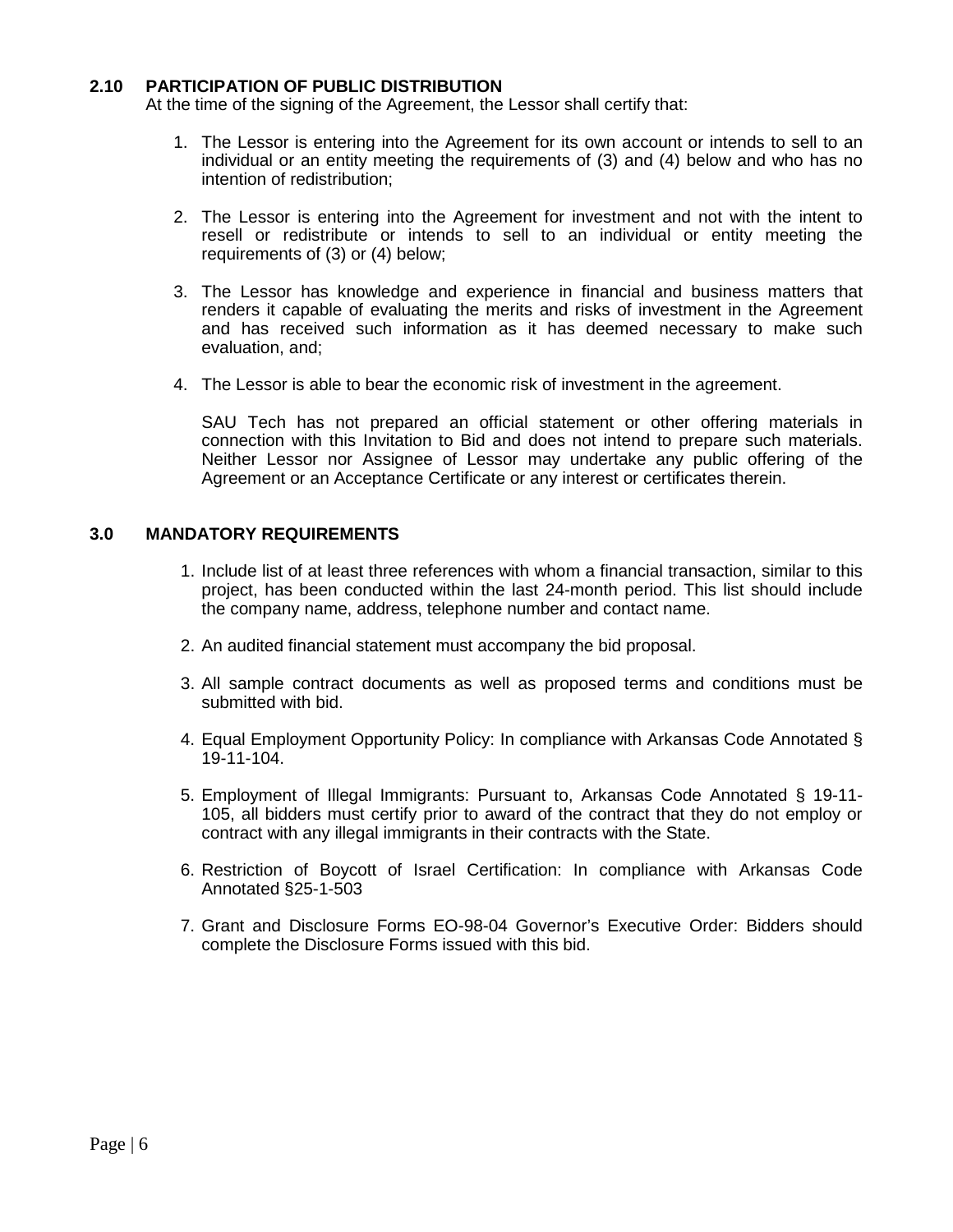# **4.0 CONTRACTING AUTHORITY:**

Bidders should note the following in regard to the State's contracting authority.

*The State of Arkansas may not contract with another party:*

- 1. to lease any equipment for a period of time which continues past the end of a biennial period year unless a term of the contract allows cancellation by the State upon 30 days written notice. A suggested term is set forth at C.2 below.
- 2. to pay any penalties or charges for late payment unless over 60 days past due, or any penalties or charges, which in fact are penalties for any reason.
- 3. to indemnify and defend that party for any liability and damage; however, the State may agree to hold the other party harmless from any loss or claim resulting directly from and attributable to the State's use or possession of equipment and reimburse that party for the loss caused solely by the State's uses or possession (this is the only form of indemnification's to which the State can agree);
- 4. upon default, to pay all sums to become due under a contract;
- 5. to pay damages, legal expenses or other costs and expenses of any party;
- 6. to continue a contract once the equipment has been repossessed;
- 7. to conduct litigation in a place other than Ouachita County, Arkansas;
- 8. to agree to any provision of a contract, which violates the laws, or Constitution of the State of Arkansas.

*A party wishing to contract with the State of Arkansas should:*

1. Remove any language from its contract, which grants to it any, remedies other than:

The right to possession;

The right to accrued payments;

The right, to expenses of deinstallation;

The right to expenses of repair to return the equipment to normal working order, normal wear and tear expected;

The right to recover only amounts due at the time of repossession and any unamortized nonrecurring cost as allowed by Arkansas law.

- 2. Include in its contract that the laws of the State of Arkansas govern the contract.
- 3. When in a bidding situation, acknowledge in its contract that contracts become effective when awarded by the College.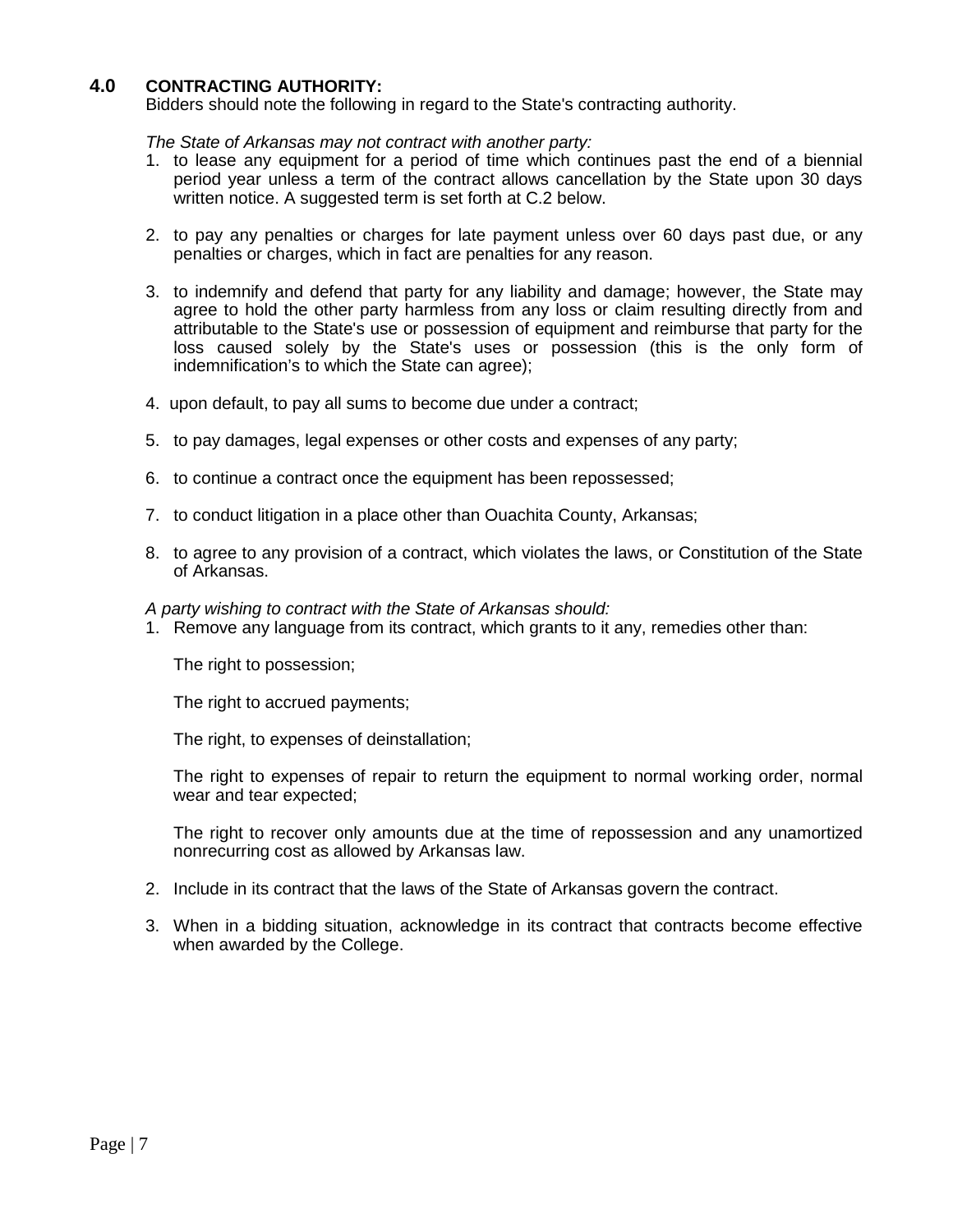*The State of Arkansas may contract with another party:*

- 1. to accept the risk of loss of the equipment and pay for destruction, loss or damage to the equipment while the State has such risk, when the extent of liability for such risk is based upon the purchase price of the equipment at the time of any loss and the contract has required the State to carry insurance for such risk;
- 2. to agree to the following provision:

 In the event the Legislature of the State of Arkansas does not appropriate funds for the equipment described in this Agreement, customer may, upon thirty (30) days written notice to vendor/lessor, cancel this Agreement as to that equipment for which no appropriations were made; or, in the event that there are no funded appropriations from which payment can be made for the equipment described in this Agreement; customer may, upon thirty (30) days written notice to vendor/lessor, cancel this Agreement as to that equipment for which there are no funded appropriations from which payment can be made for the equipment.

 In the event the anticipated term of this contract extends beyond the current biennial period, the contract will be terminable on the part of the state without cause. However, SAU Tech may agree to continue the contract but in no case will any renewal, automatic or otherwise, cause the contract to continue beyond a biennial period.

 Any services or products as a result of the contract, accepted by SAU Tech, must be paid for but does not obligate SAU Tech to continue the contract beyond the end of a biennial period.

#### **5.0 SPECIAL TERMS AND CONDITIONS**

- 1. This Invitation does not commit SAU Tech to pay any cost incurred in the preparation of bids. Further, SAU Tech reserves the right to accept or reject any or all bids or any part of a bid in the best interest of the college.
- 2. Bidders should include as part of their bid all of the provisions of this Invitation and furnish all information required. An official authorized to bind the bidder to the resultant contract must sign bids. If the bidder submits standard terms and conditions with his bid, and if any section of those terms are in conflict with the laws of the State of Arkansas, the laws of the State of Arkansas shall govern. Any Terms & Conditions submitted which are considered unacceptable to SAU Tech will require alteration. Failure of a bidder to comply with such alterations will be cause for rejection of the bid. Mandatory requirements/specifications as outlined in this IFB may not be altered. All agreements of any nature requiring execution by SAU Tech in order to complete the financial transaction must be submitted with bid.
- 3. The successful Lessor shall warrant and represent that it has good and merchantable title to the equipment or that it will acquire such title prior to the Commencement Date of the Agreement. Should Lessor fail to pay all or any part of the purchase price of the equipment, Lessee reserves the right to pay such deficiency and credit any amounts paid against rental payments due Lessor or any assignee of Lessor under the Agreement.
- 4. Notwithstanding any provisions of the Agreement to the contrary, if Lessor establishes an escrow account for acquisition of the equipment, funds shall not be disbursed from such account unless the Lessee has approved of each such disbursement in writing directed to the escrow agent.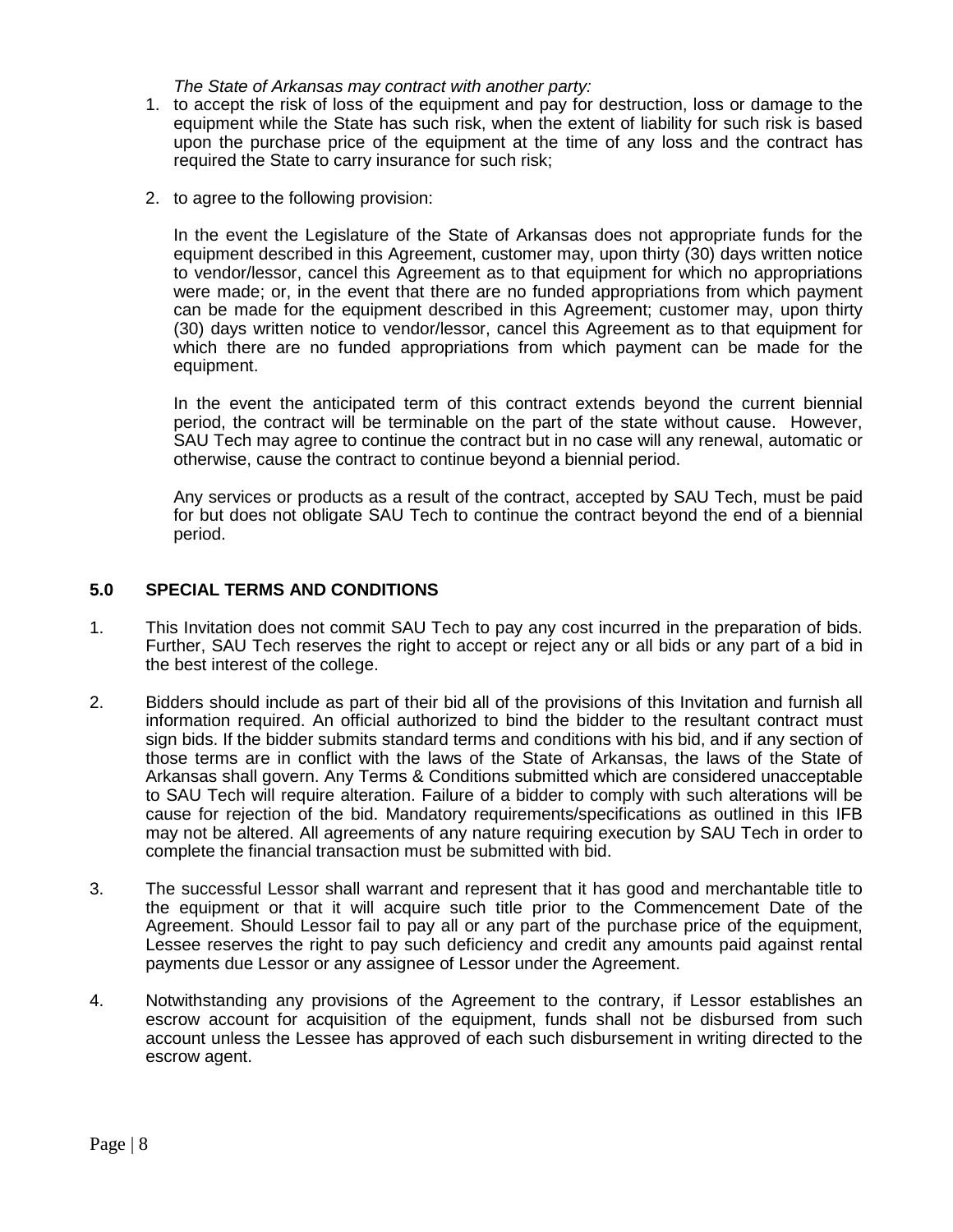**Southern Arkansas University Tech hereby invites bids on financing the equipment listed below:** 

# **SUPPLIER**

Complete Computing, Inc.

# **EQUIPMENT**

| <b>Total Amount to be Financed (does not include taxes)</b> | \$171,648.00 |
|-------------------------------------------------------------|--------------|
| 128 EA Dell Sound bar SB521A                                | \$5,120.00   |
| 128 EA Dell 22" Monitor P2222H                              | \$33,664.00  |
| 128 EA Dell OptiPlex 5090 Tower XCTO                        | \$132,864.00 |

## **IMPORTANT NOTICE TO BIDDERS:**

#### **TERMINATION OF LEASED PROPERTY**

This lease will terminate at the end of the 3-year lease term.

SAU Tech requests the option to purchase a portion of the computers at the end of the lease.

SAU Tech agrees to have the residual property de-installed, with hard drive wiped clean, boxed and ready for pickup by Lessor at the end of lease term. SAU Tech agrees to have equipment in good condition as it was when received by SAU Tech, ordinary wear and tear accepted.

#### **DELIVERY**

Delivery/acceptance of the equipment is June 1, 2022, or earliest delivery date of vendor.

- *100% DUE TO COMPLETE COMPUTING NET 30 DAYS FROM DELIVERY/ACCEPTANCE.*
- *SAU TECH REQUIRES FIRST LEASE PAYMENT TO BECOME DUE JULY 1, 2022.*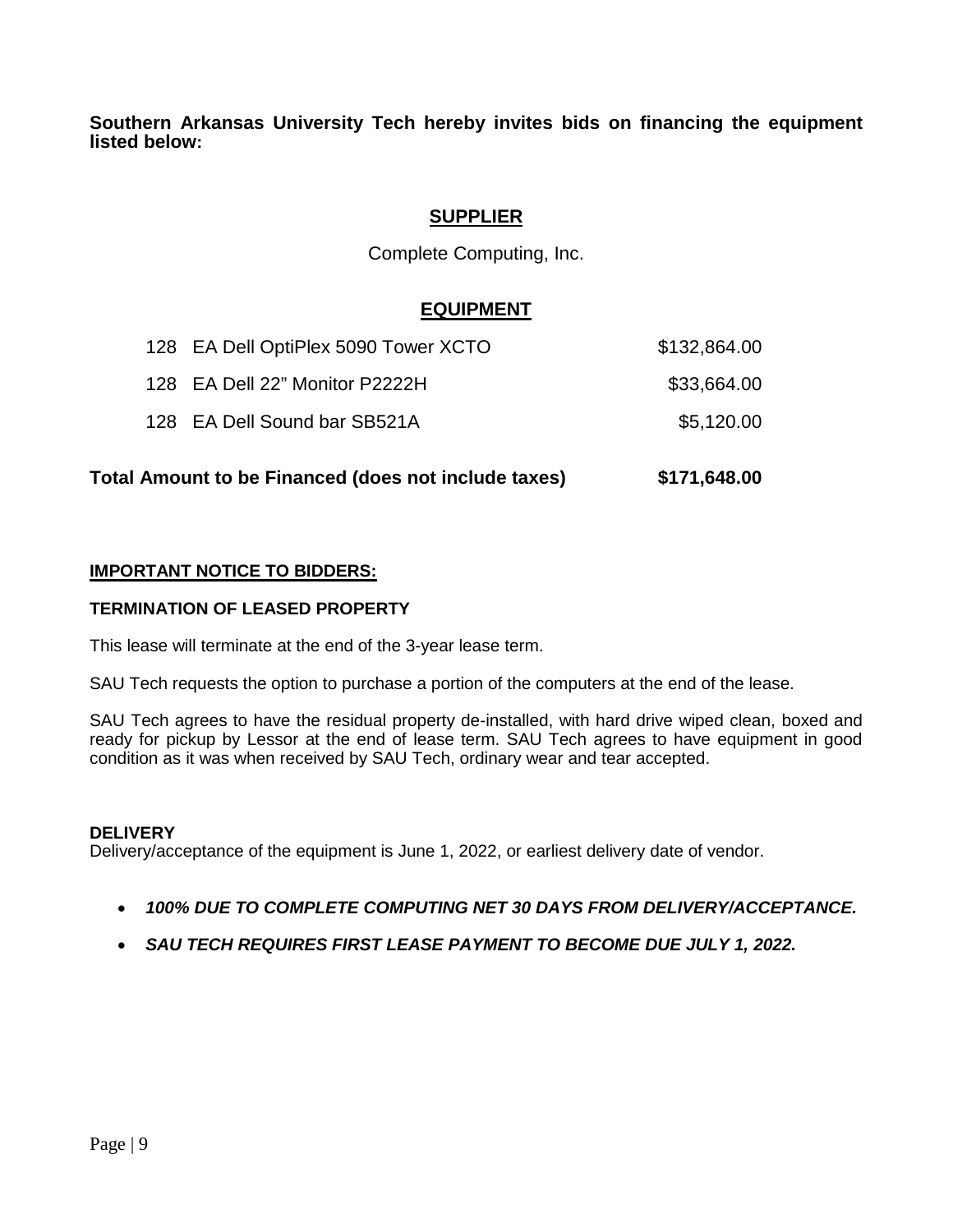#### Southern Arkansas University Tech PO Box 3499, Camden, AR 71711

# **RESPONSE SIGNATURE PAGE**

| Type or print the following information<br><b>RESPONDENT'S INFORMATION</b> |                                               |                                              |                                                 |
|----------------------------------------------------------------------------|-----------------------------------------------|----------------------------------------------|-------------------------------------------------|
| Company:                                                                   |                                               |                                              |                                                 |
| Address:                                                                   |                                               |                                              |                                                 |
| City/State/Zip Code                                                        |                                               |                                              |                                                 |
| <b>Business Designation:</b>                                               | $\Box$ Individual<br>$\Box$ Partnership       | $\Box$ Sole Proprietor<br>$\Box$ Corporation | $\Box$ Public Service Corp<br>$\Box$ Non-Profit |
|                                                                            |                                               |                                              |                                                 |
|                                                                            | $\Box$ Not applicable                         | $\Box$ African American                      | Pac. Islander American                          |
| <b>Minority Designation:</b>                                               | □ American Indian<br>$\Box$ Hispanic American | □ Asian American                             | □Serv. Disabled Veteran                         |
|                                                                            |                                               |                                              |                                                 |
| <b>Women Owned Business:</b>                                               | $\Box$ Yes                                    | Not Applicable                               |                                                 |
|                                                                            |                                               |                                              |                                                 |

| <b>VENDOR CONTACT INFORMATION</b>                                           |  |                    |  |
|-----------------------------------------------------------------------------|--|--------------------|--|
| Provide contact information to be used for bid solicitation related matters |  |                    |  |
| <b>Contact Person:</b>                                                      |  | Title:             |  |
| Phone:                                                                      |  | Alternative Phone: |  |
| Email:                                                                      |  |                    |  |

## **CONFIRMATION OF REDACTED COPY**

 $\Box$  YES, a redacted copy of submission is enclosed.

 $\Box$  NO, a redacted copy of submission documents is not enclosed. I understand a full copy of non-redacted submission documents will be released if requested.

Note: If a redacted copy of the submission documents is not provided with vendor's response packet, and neither box is checked, a copy of the non-redacted documents, with the exception of financial data (other than pricing), shall be released in response to any request made under the Arkansas Freedom of Information Act (FOIA)

# *An official authorized to bind the vendor to a resultant contract must sign below.*

The signature below signifies agreement that either of the following shall cause the vendor's response to be disqualified:

- Additional terms or conditions submitted in their response, whether submitted intentionally or inadvertently.
- Any exception that conflicts with a Requirement of the Bid Solicitation.

| <b>Authorized Signature</b> |              | Title       |
|-----------------------------|--------------|-------------|
| <b>Printed/Typed Name</b>   | Use ink only | <b>Date</b> |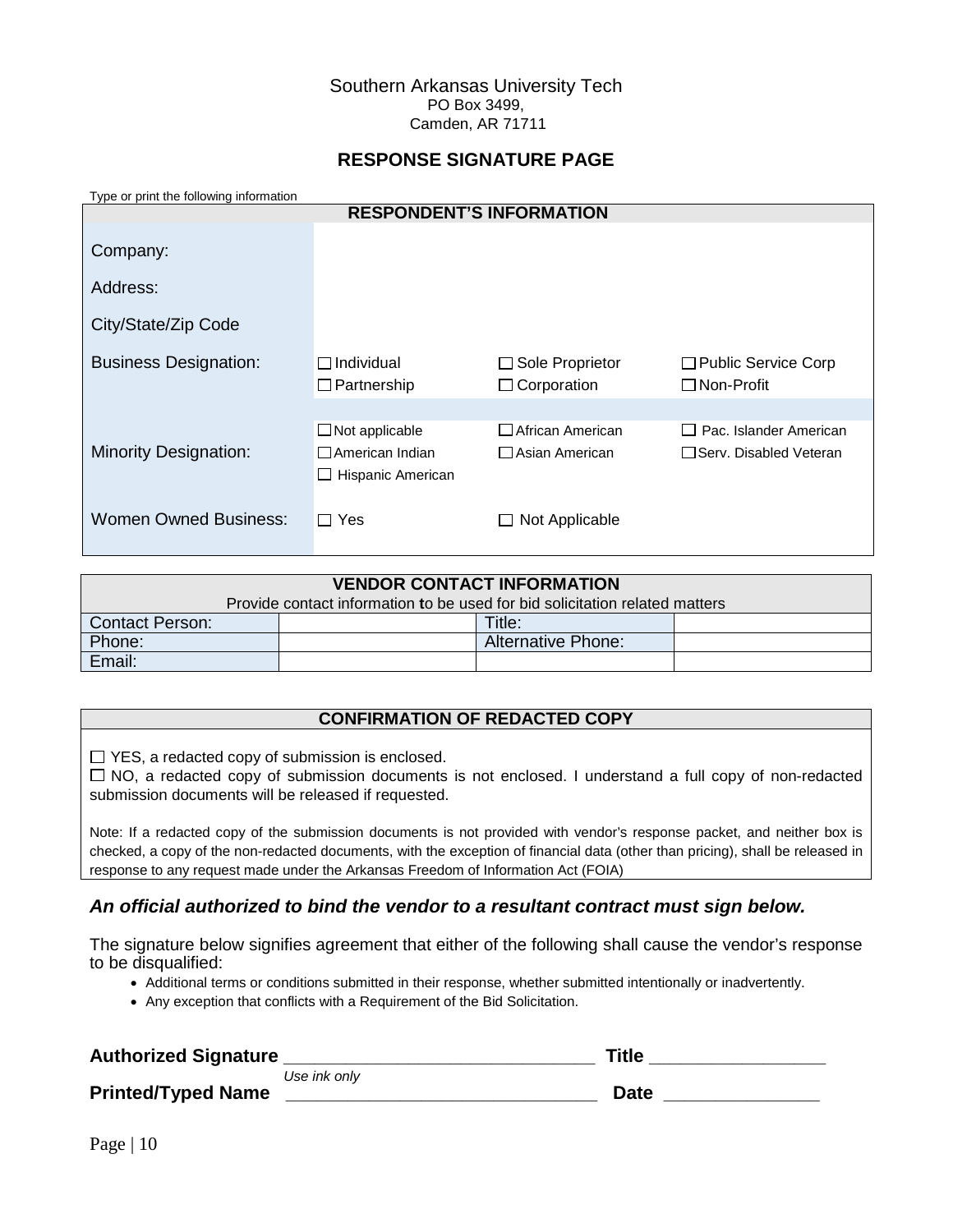*NOTE TO BIDDERS:* ORIGINAL LEASE DOCUMENTS MUST BE INCLUDED WITH BIDDER'S RESPONSE OR MUST BE DELIVERED TO THE PURCHASING DEPARTMENT NO LATER THAN THREE (3) BUSINESS DAYS AFTER BID OPENING. FAILURE TO SUPPLY THE ORIGINAL LEASE DOCUMENTS SHALL RESULT IN REJECTION OF YOUR BID WITH AWARD BEING MADE TO THE NEXT LOWEST BIDDER COMPLYING WITH THIS REQUIREMENT.

# **36-MONTH OPERATING LEASE - BIDDERS MUST OFFER FIRM RATE**

QUARTERLY LEASE PAYMENTS - FIXED RATE

\$\_\_\_\_\_\_\_\_\_\_ X 12 = \$\_\_\_\_\_\_\_\_\_\_\_\_\_\_\_

Rate Factor: \_\_\_\_\_\_\_\_\_\_\_

**OR**

MONTHLY LEASE PAYMENTS - FIXED RATE

 $\text{\$}$   $X \cdot 36 = \text{\$}$ 

Rate Factor: \_\_\_\_\_\_\_\_\_\_\_

**Will computers be available for purchase by SAU Tech at the end of the lease?**

YES  $|N0|$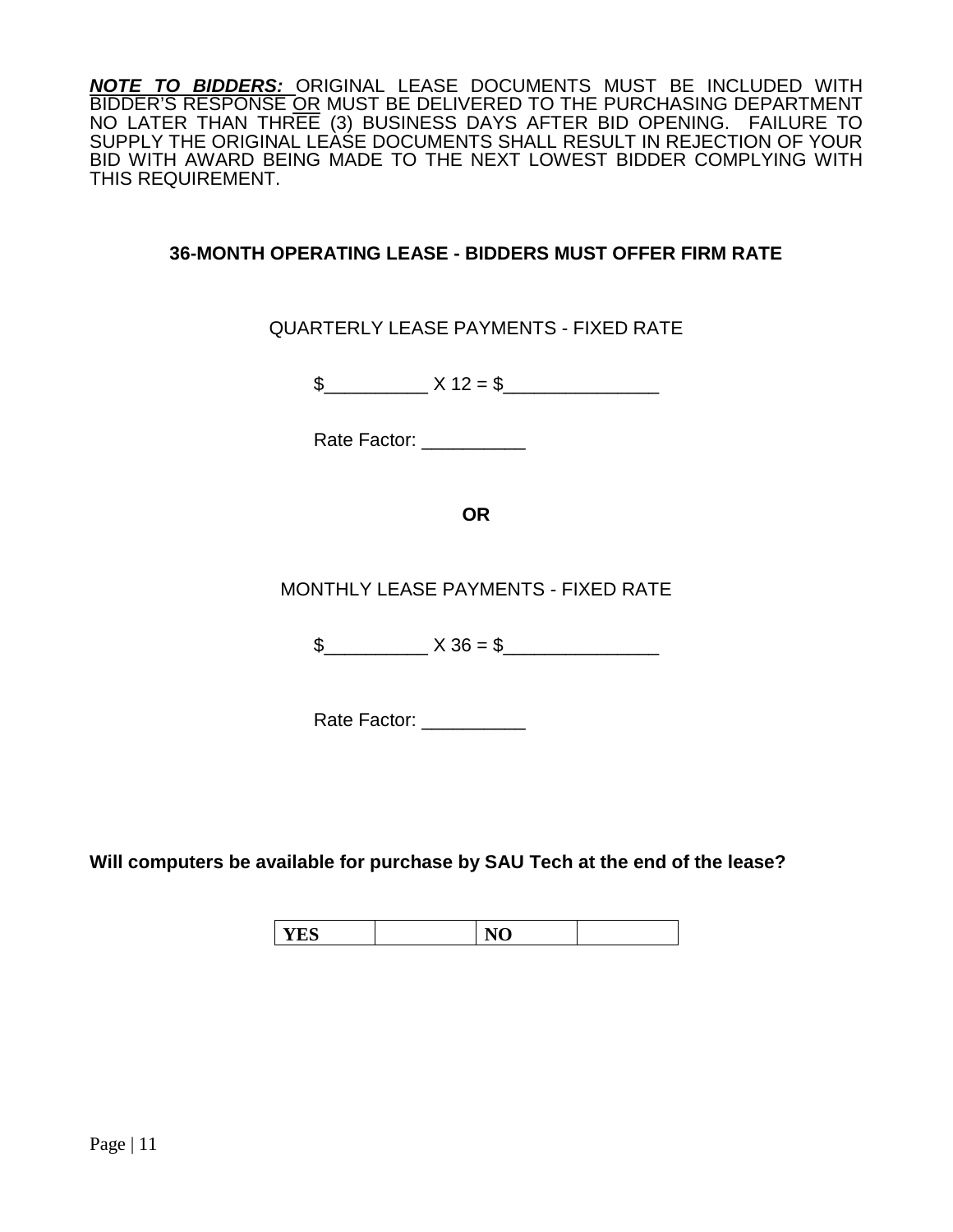# **SOUTHERN ARKANSAS UNIVERSITY TECH PURCHASING DEPARTMENT** PO BOX 3499 CAMDEN, ARKANSAS 71711 870-574-4523 PHONE 870-574-4520 FAX

Act 157 of 2007 of the Arkansas Regular Legislative Session **require**s that any business or person responding to a Request for Proposal certify, prior *to the award of the contract*, that they do not employ or contract with any illegal immigrants. Bidders are to certify online at: [https://www.ark.org/dfa/immigrant/index.php/user/login.](https://www.ark.org/dfa/immigrant/index.php/user/login)

**This is a mandatory requirement. Failure to certify may result in rejection of your proposal, and no award will be made to a vendor who has not so certified.**

If you have any questions, please contact the Purchasing Department by calling 870-574-4523 or by email at [afry@sautech.edu.](mailto:afry@sautech.edu)

Sincerely,

Angela Fry Purchasing Agent

\*\*\*\*\*\*\*\*\*\*\*\*\*\*\*\*\*\*\*\*\*\*\*\*\*\*\*\*\*\*\*\*\*\*\*\*\*\*\*\*\*\*\*\*\*\*\*\*\*\*\*\*\*\*\*\*\*\*\*\*\*\*\*\*\*\*\*\*\*\*

# **TO BE COMPLETED BY BUSINESS OR PERSON SUBMITTING** *RESPONSE:*

Please check the appropriate statement below:

\_\_\_We have certified on-line that we do not employ or contract with any illegal immigrants.

Date on-line certification completed:

\_\_\_ We have NOT certified on-line at this time, and we understand that no contract can be awarded to our firm until we have done so.

*Reason for non-certification:* \_\_\_\_\_\_\_\_\_\_\_\_\_\_

Name of Company: Signature: Name & Title: *(printed or typed)* Date: